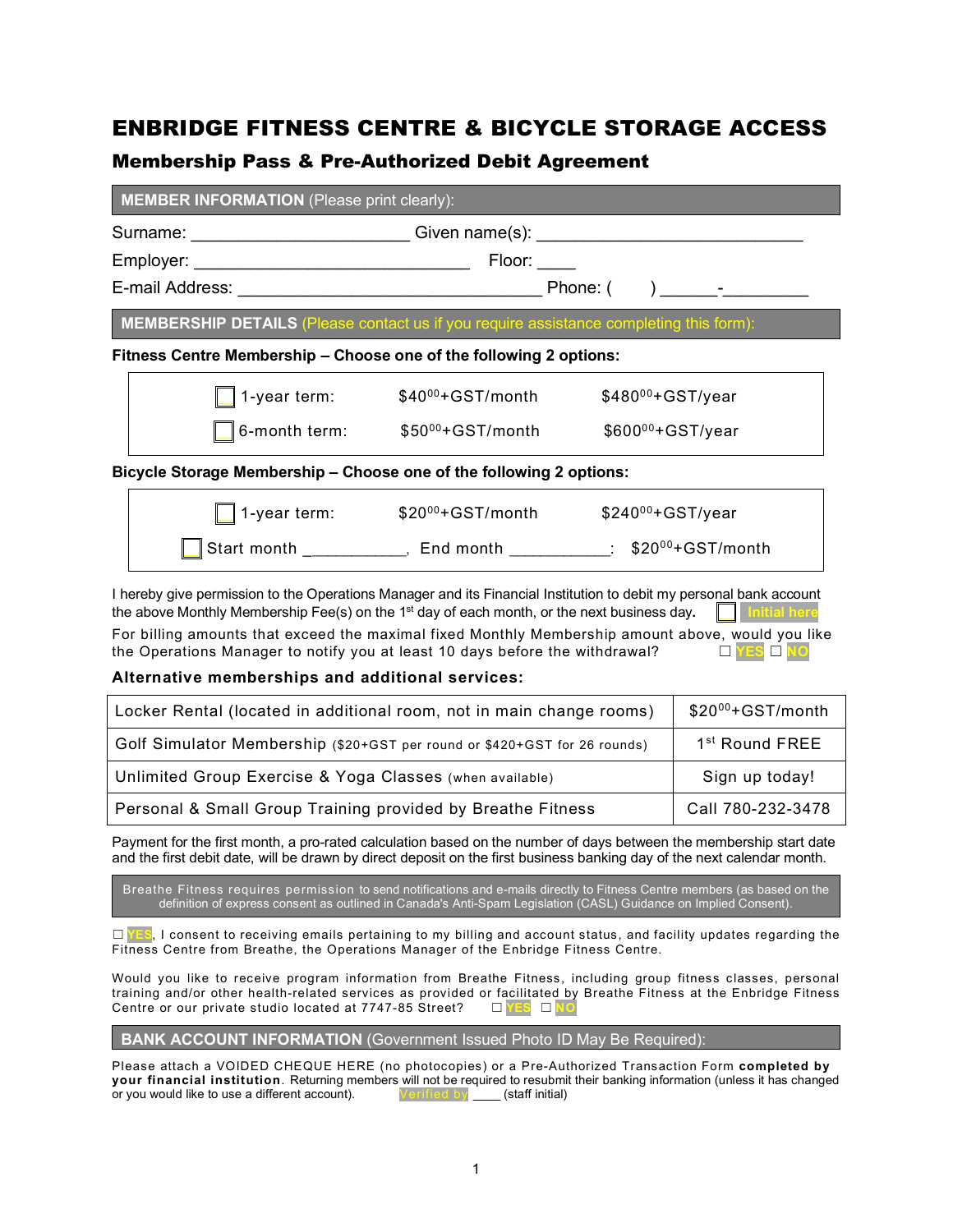#### **PRE-AUTHORIZED DEBIT (PAD) DETAILS**:

- I authorize Breathe Personal Training & Fitness Inc. (o/a Breathe Fitness), the Operations Manager of the Enbridge Fitness Centre, **herein referred to as the "Operations Manager",** and its Financial Institution to debit my personal bank account the Monthly Membership Fee on the 1<sup>st</sup> day of each month or the next business day.
- The first payment, a pro-rated calculation based on the number of days between the membership start date and the first debit date, must be made prior to the membership pass being activated.
- Any delivery of this authorization to the Operations Manager constitutes delivery by the customer to the bank. It is warranted by the customer that all persons whose signatures are required to sign on the account have signed this authorization. The customer acknowledges receipt of a signed copy of this authorization.
- I understand that all Membership and Service Fees may be subject to annual increases.
- I acknowledge that I am only able to cancel my pre-authorized membership pass for the following month if I have notified the Operations Manager before the 15<sup>th</sup> day of the current month. For memberships, and all other services, including but not limited to, golf simulator memberships, and bicycle storage membership and locker rentals, where I have agreed to monthly payments, I can only cancel my pre-authorized monthly membership pass in extenuating circumstances, such as major health problems or discontinuation of employment with one of the tenants of the Enbridge Centre, or as an employee of Enbridge Inc., housed in the Manulife Place building.
- I agree to notify the Operations Manager before the 15<sup>th</sup> of the month should my banking information change.
- I acknowledge the Operations Manager will deny access to the Fitness Centre and all other facilities controlled by the Fitness Centre if the chequing account provided does not exist, a stop payment is applied, or if a cheque is returned NSF. I further acknowledge that any penalties assessed by my bank to the Enbridge Fitness Centre will be owed to and collected by the Operations Manager and that my membership will be deactivated until my account is in good standing. Outstanding amounts will be sent to collections after 90 days.
- I recognize that membership to the Enbridge Fitness Centre only grants access to the Enbridge Centre building for the purpose of Fitness Centre use during the normal hours of operation of the Fitness Centre.
- I am aware that I have certain recourse rights if any debit does not comply with this agreement. For example, I have the right to receive reimbursement for any debit that is not authorized or is not consistent with this Pre-Authorized Debit Agreement. To obtain more information on your recourse rights, you may contact your financial institution or visit Payments Canada (Canadian Payments Association) [CA] at www.payments.ca.
- I am aware that my membership term will renew for the 6-month or 1-year term which I have already chosen each time this set term is reached and my bank account will continue to be debited monthly until I give written notice to cancel this pre-set membership term, and that I may only revoke a month-to-month pre-authorized payment agreement by submitting, by the 15th of the month, a written request to Breathe Fitness, 7747-85 Street NW, Edmonton, Alberta, T6C 3B4, or by e-mail to enbridgefitnesscentre@breathe-fitness.ca. If the Cancellation Form is received after the 15th of the month, the membership will remain active for an additional month. There will be no refunds for unused portions of a month.
- I acknowledge that I have read and agree to the Membership Pass Terms and Conditions.

#### **Rights of Dispute**

You have certain recourse rights if any debit does not comply with this agreement. For example, you have the right to receive reimbursement for any debit that is not authorized or is not consistent with this agreement.

In order to be reimbursed, the customer must complete a Declaration Form at their bank branch up to and including 90 calendar days after the date of which the debit in dispute was posted to the customer's account.

The customer acknowledges that disputes after the above noted time limitations are matters to be resolved solely between the Operations Manager and the Fitness Centre member. To obtain more information on your recourse rights, contact your financial institution or visit cdnpay.ca.

#### **Signature of Member/Primary Account Holder:**

X

Name:\_\_\_\_\_\_\_\_\_\_\_\_\_\_\_\_\_\_\_\_\_\_\_\_\_\_\_\_\_\_\_\_\_\_\_\_\_ Membership start date: \_\_\_\_\_\_\_\_\_\_\_\_\_\_\_\_\_ (PLEASE PRINT)

**Contact Information:** Breathe Fitness, 7747-85 Street NW, Edmonton, Alberta, T6C 3B4 (780) 953-5083 www.breathe-fitness.ca It is warranted by the customer that all persons whose signatures are required to sign on the account have signed this authorization. **Please ensure you have attached with this application a void blank cheque to ensure accuracy of banking information.** Direct questions regarding this program to the Fitness Centre Operations Manager at enbridgefitnesscentre@breathe-fitness.ca.

This information is being collected under authority of Section 33(c) of the Freedom of Information and Protection of Privacy Act. It will be used for the administration of the Pre-Authorized Monthly Payment Program. For questions about the collection, use, or disclosure of personal information by this program, contact the Operations Manager at enbridgefitnesscentre@breathe-fitness.ca.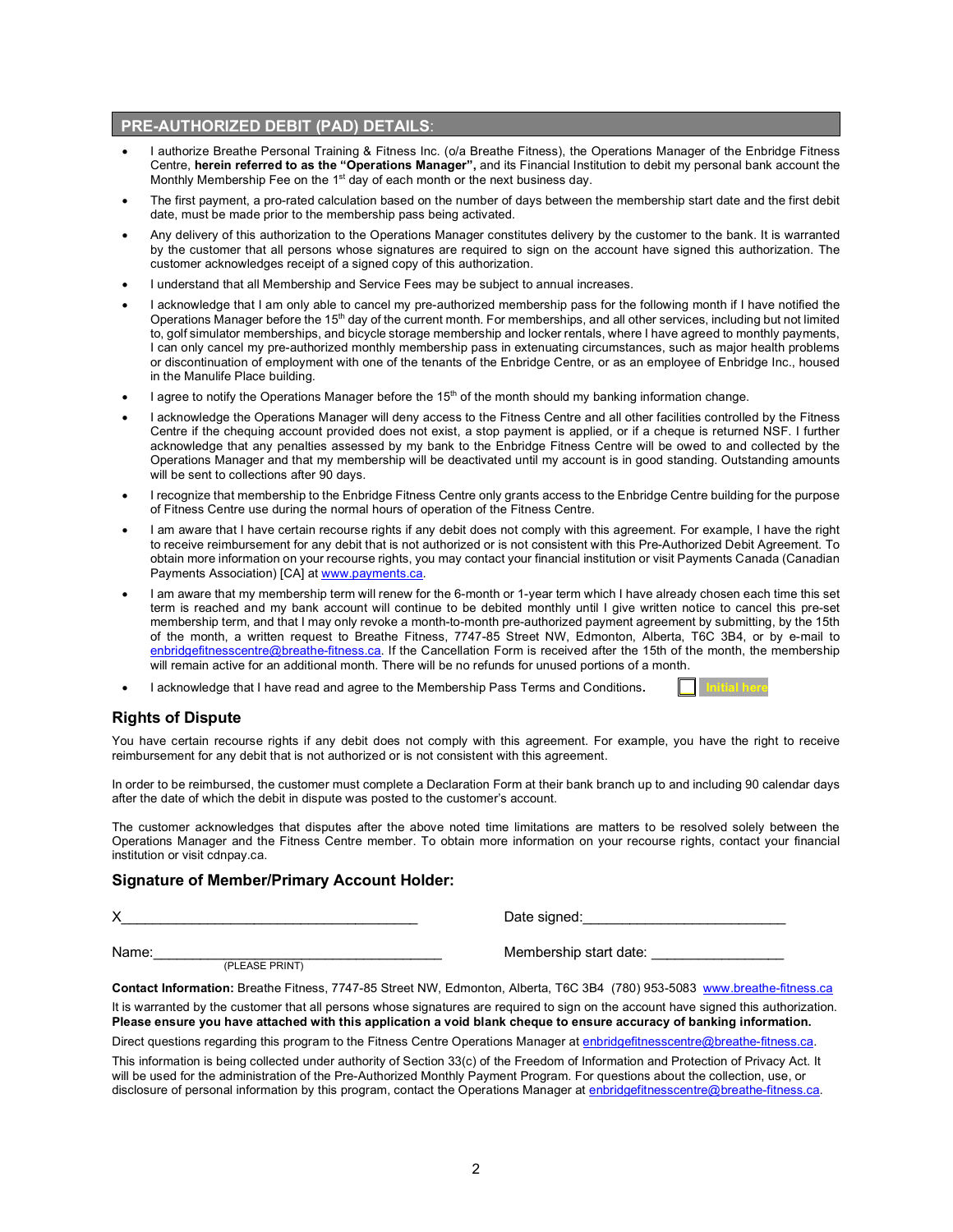

### **Waiver and Release of Claims Arising Out of the Use of the Enbridge Fitness Centre**

I, hereby request permission to use the Enbridge Fitness Centre (the "Fitness Centre"), located on level two (2) of Enbridge Centre, 10175 101<sup>st</sup> Street NW, Edmonton, AB, together with any and all equipment, and other facilities located therein. I understand and acknowledge that the Fitness Centre is not a public facility, but is for the exclusive use of those individuals, such as myself, who are specifically authorized in writing by Kelly Ramsey Limited Partnership C/O Hines Canada Management II ULC ("Landlord") or its authorized representative to use the Fitness Centre, and who read and sign this **WAIVER AND RELEASE.** I understand that the Fitness Centre shall, at times, be unmanned and unsupervised. Any and all employees or agents of Landlord or its authorized representative who may be present at any time in the Fitness Centre may not be trained or authorized to provide health, fitness, medical assistance or advice. I understand and acknowledge that there are risks inherent with vigorous exercise, weight training, or other activities customarily undertaken at the Fitness Centre, including but not limited to serious bodily injury or even death. I also understand and acknowledge that I should not engage in vigorous exercise, weight training, or other activities customarily undertaken at the Fitness Centre without first consulting my personal physician and considering any particular risks I may incur in participating in these activities. I acknowledge that any safety equipment needed and/or required by law are to be provided by me. I HEREBY ASSUME ALL OF THE RISKS OF USING THE FITNESS CENTRE AND THE EQUIPMENT THEREIN. I FURTHER ACKNOWLEDGE AND AGREE THAT, IN CONSIDERATION FOR BEING PERMITTED TO USE THE FITNESS CENTRE, I SHALL BE ENTIRELY RESPONSIBLE FOR, AND I HEREBY WAIVE AND RELEASE ANY AND ALL CLAIMS I HAVE OR MAY HAVE IN THE FUTURE AGAINST LANDLORD, AND ITS SUCCESSORS, ASSIGNS, AFFILIATES, DIRECTORS, OFFICERS, EMPLOYEES, PARTNERS, MEMBERS, OWNERS, MANAGERS, TENANTS, OR CONTRACTORS (COLLECTIVELY, "LANDLORD PARTIES") FOR ANY AND ALL LOSSES, COSTS, EXPENSES, INCLUDING REASONABLE ATTORNEY'S FEES, DAMAGES, OR LIABILITIES WHATSOEVER OF ANY NATURE, INCLUDING PROPERTY DAMAGE, LOSS OR THEFT, BODILY INJURY OR DEATH, ARISING OUT OF (i) MY USE OF THE FITNESS CENTRE, (ii) THE NEGLIGENCE OR OTHER ACTS OF THE LANDLORD PARTIES, WHETHER DIRECTLY CONNECTED TO MY USE OF THE FITNESS CENTRE OR NOT, AND HOWEVER CAUSED, OR (iii) THE CONDITION OF THE FITNESS CENTRE. FURTHER, I AGREE TO INDEMNIFY, HOLD HARMLESS, AND PROMISE NOT TO SUE, THE LANDLORD PARTIES FROM AND AGAINST ALL CLAIMS, CAUSES OF ACTION, JUDGMENTS, LIABILITIES, COSTS OR EXPENSES, INCLUDING ATTORNEY'S FEES AND OTHER LITIGATION COSTS, WHICH MAY IN ANY WAY ARISE FROM MY USE OF THE FITNESS CENTRE, EVEN IF SUCH LIABILITIES ARE CAUSED SOLELY OR IN PART BY THE NEGLIGENCE OF A LANDLORD PARTY. I also agree that my use of the Fitness Centre shall be in accordance with the Rules and Regulations attached hereto, as the same may be amended, modified or replaced from time to time by Landlord or its authorized representative, and further agree to follow any verbal instructions or directions given by the employees, agents or representatives of Landlord at the Fitness Centre. I agree that my failure to use the Fitness Centre in accordance with the Rules and Regulations or as directed by such agents or representatives at the Fitness Centre may result in the permanent loss of my privileges to use the Fitness Centre. I certify that I have read this document, and I fully understand its content. I am aware that this is a release of liability and a contract, and I sign it of my own free will.

Print Name: the contract of the contract of the Signature:  $\sim$  Signature:  $\sim$  2007.

Date: \_\_\_\_\_\_\_\_\_\_\_\_\_\_\_\_\_\_\_\_\_\_\_\_\_\_\_\_\_\_\_\_\_\_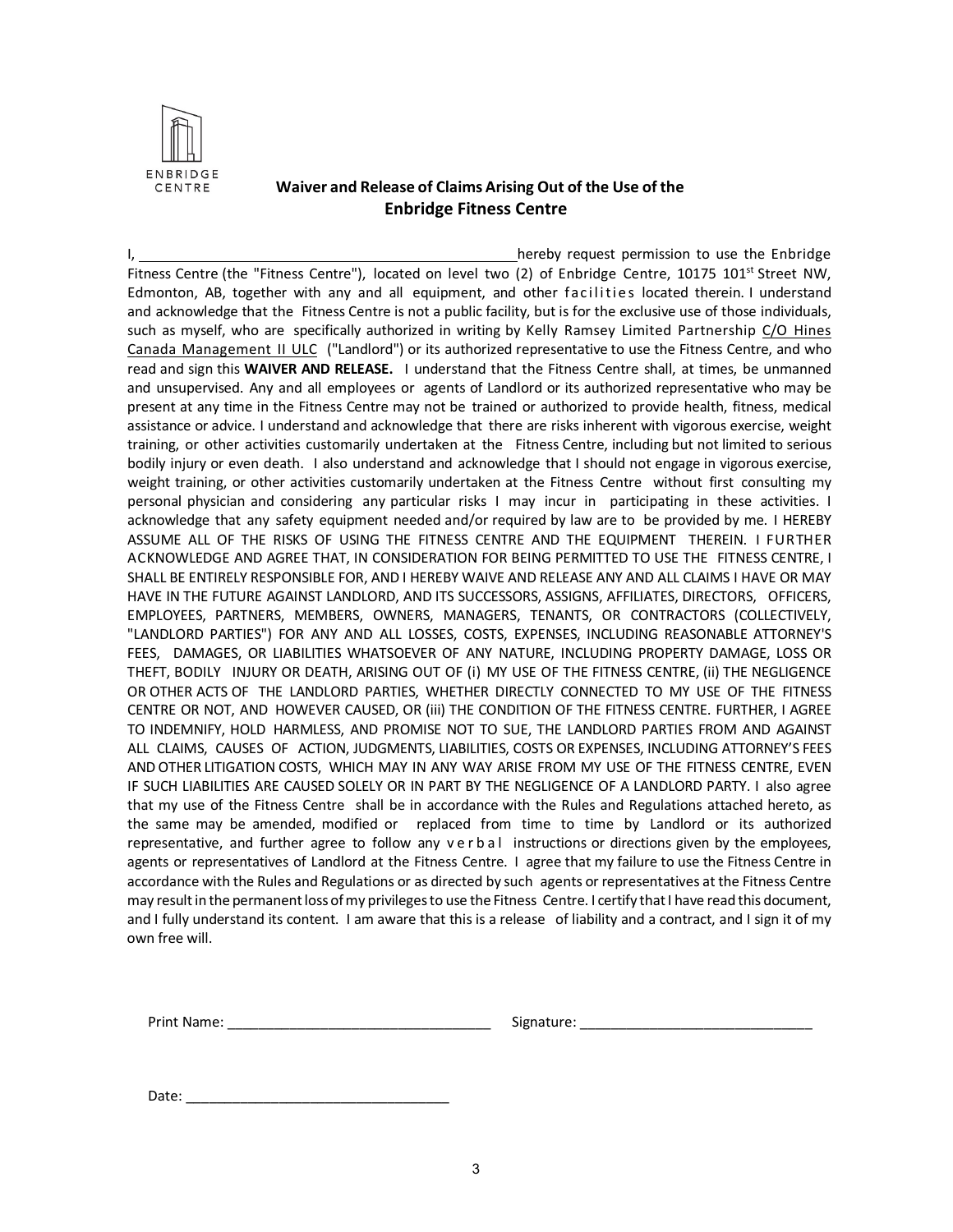### **Enbridge Fitness Centre Rules and Regulations**

#### Please check each box  $\left(\Box\right)$  after reading every rule or regulation

- 1. Use of the Fitness Centre is limited to the employees of Enbridge Centre tenants and Enbridge employees working out of Manulife Place only. No guests are permitted access, except for use of the Golf Simulator facilities where at least one employee of an Enbridge Centre building tenant is in attendance.
- 2. You may not use the Fitness Centre unless you have read, understood and signed this Waiver and Release of Claims Arising Out of the Use of the Enbridge Fitness Centre form.
- 3. The daily operational procedures for the Fitness Centre may change at any time. Users are expected to abide by all posted rules to ensure the safe and efficient operation of the Fitness Centre for all users.
- 4. The hours of operation are subject to change at any time.
- 5. Do not bring food or drink into the Fitness Centre (other than water bottles).
- 6. Appropriate attire to be worn while using the Fitness Centre.
- 7. Please do not enter the Fitness Centre with oil or grease on your shoes.
- 8. Observe a 45-minute maximum allotment on bikes, rowers, treadmills, and 30 minutes when others are waiting.
- 9. Return all equipment to designated areas after use
- 10. Do not use equipment unless you fully understand its proper use
- 11. To protect your belongings while using the change room, use a lock to secure them in a locker while you are using the Fitness Centre. Locks left overnight may be removed by the building management. Neither Landlord nor building management will be responsible for any personal property left within the Fitness Centre, including any items stored in lockers.
- 12. Lockers in the changerooms are for day use only. All personal belongings must be removed from locker rooms by end of normal hours of operation for any given day. Any shoes, clothing, toiletries, or other personal items will be removed at end of day and placed in a lost and found. All items in the lost and found will be periodically donated to charity. To inquire about any of your items that may have been removed from the changerooms, send an email to the Enbridge Fitness Centre Operations Manager at enbridgefitnesscentre@breathe-fitness.ca
- 13. Report any injuries or problems immediately to building management
- 14. Offensive behavior of any kind will NOT be tolerated in the Fitness Centre. You may be removed from the Fitness Centre for any such behavior and multiple instances of offensive behavior may result in the permanent loss of use of the Fitness Centre. Any behavior you feel is inappropriate should be reported to building management immediately

The Fitness Centre is for the enjoyment of all Enbridge Centre tenants and their employees. Please assist us in maintaining the cleanliness of the Fitness Centre. Please report any problems immediately to the building management.

| Print Name:<br><u> 2000 - 2000 - 2000 - 2000 - 2000 - 2000 - 2000 - 2000 - 2000 - 2000 - 2000 - 2000 - 2000 - 2000 - 2000 - 200</u>                                                                                           |  |
|-------------------------------------------------------------------------------------------------------------------------------------------------------------------------------------------------------------------------------|--|
| Date:                                                                                                                                                                                                                         |  |
| Phone Number: The contract of the contract of the contract of the contract of the contract of the contract of the contract of the contract of the contract of the contract of the contract of the contract of the contract of |  |
| Gender (locker room access): Male   br Female                                                                                                                                                                                 |  |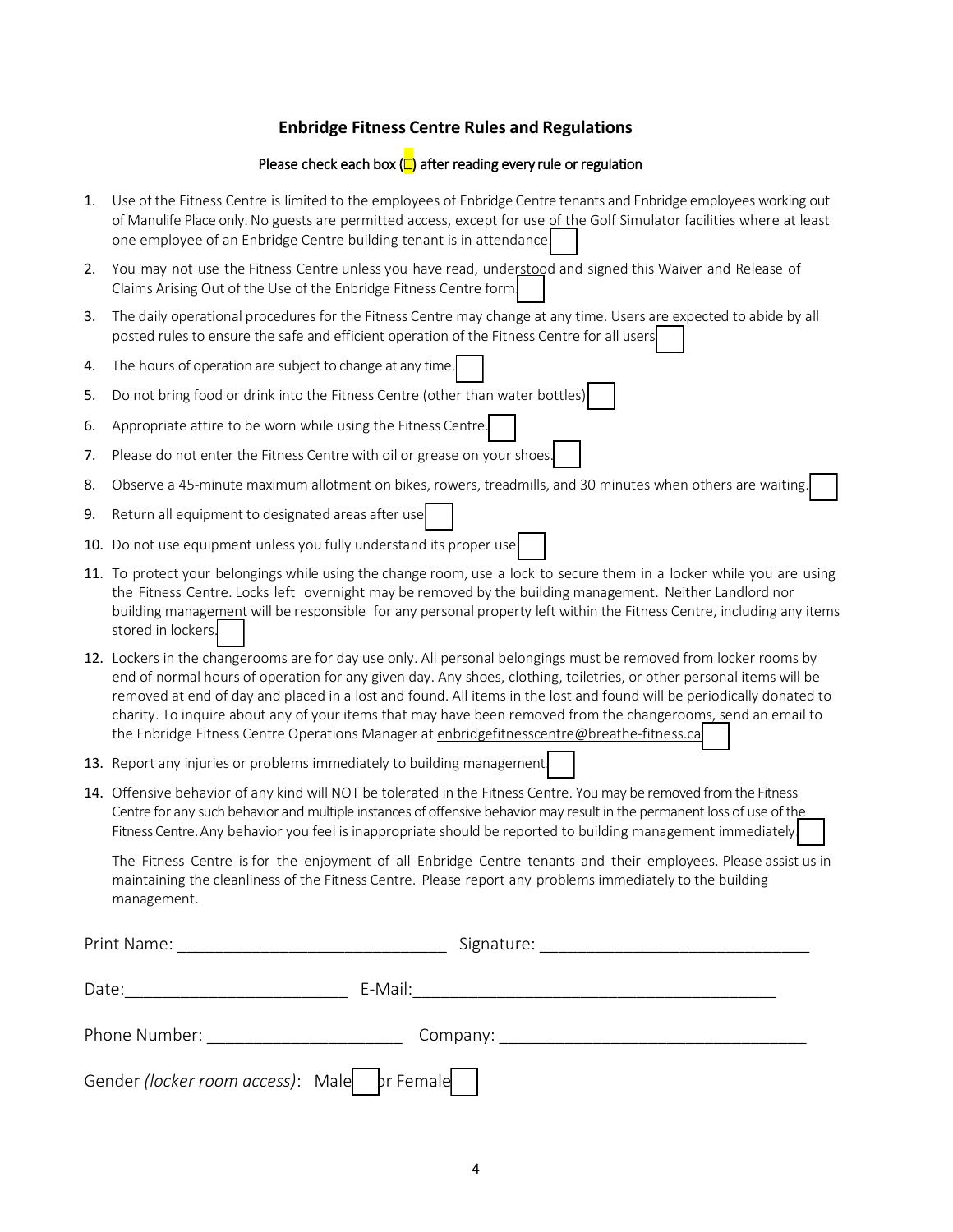

## **Waiver and Release of Claims Arising Out of the Use of the Enbridge Centre Bicycle Storage Areas**

I, \_\_\_\_\_\_\_\_\_\_\_\_\_\_\_\_\_\_\_\_\_\_\_\_\_\_\_\_\_\_\_\_\_\_\_\_\_\_\_ hereby request permission to use the Bicycle Storage and Locker Room located on the P2 Level of the Parkade of Enbridge Centre, together with any and all equipment and other facilities located therein (the "Bicycle Storage"). I understand and acknowledge that the Bicycle Storage is not a public facility, but is for the exclusive use of those individuals who are specifically authorized in writing by Kelly Ramsey Limited Partnership (collectively the "Landlord") or its authorized representative to use the Bicycle storage, and who read and sign this WAIVER AND RELEASE. I understand and acknowledge that other users of the Bicycle Storage may inadvertently or purposefully damage or remove contents of the Bicycle Storage. I ACKNOWLEDGE AND AGREE THAT THE USE OF THE BICYCLE STORAGE WILL BE ENTIRELY AT MY OWN RISK. I FURTHER ACKNOWLEDGE AND AGREE THAT, IN CONSIDERATION FOR BEING PERMITTED TO USE THE BICYCLE STORAGE, I SHALL BE ENTIRELY RESPONSIBLE FOR, AND I HEREBY WAIVE AND RELEASE ANY AND ALL CLAIMS I HAVE OR MAY HAVE IN THE FUTURE against the Landlord, and their successors, assigns, affiliates, directors, officers, shareholders, employees, agents, representatives and partners or any of them for any and all losses, costs, expenses, including legal fees, damages or liabilities whatsoever of any nature, including bodily injury or death, arising out of my use of the Bicycle Storage, provided, however, that the foregoing waiver and indemnification shall not apply to any injuries or damages caused by the gross negligence or willful misconduct of Landlord or its agents or employees. I also agree that my use of the Bicycle Storage shall be in accordance with the Rules and Regulations attached hereto, as the same may be amended, modified or replaced from time to time by Landlord or its authorized representative.

Print Name: The contract of the contract of the Signature:  $\sim$  Signature:  $\sim$  2007.

Date: \_\_\_\_\_\_\_\_\_\_\_\_\_\_\_\_\_\_\_\_\_\_\_\_\_\_\_\_\_\_\_\_\_\_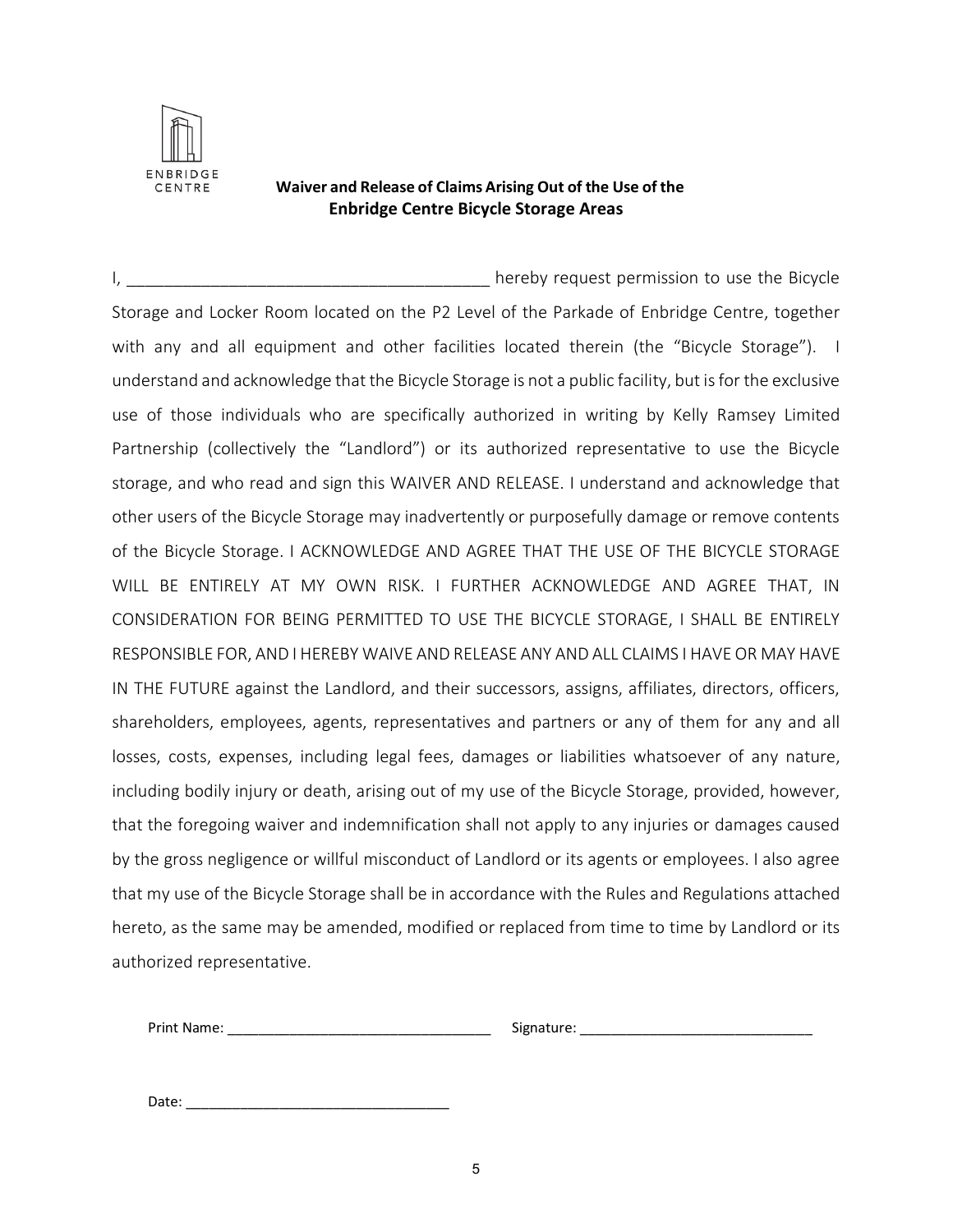

# ENBRIDGE CENTRE

 Bicycle Storage Rules and Regulations

## Please check each box  $\left(\Box\right)$  after reading every rule or regulation

- 1. The Bicycle Storage is subject to periodic closure by the Landlord for the purposes of maintenance, cleaning, repair, or renovation.
- 2. You may not use the Bicycle Storage area unless you have read, understood and signed this Waiver and Release of Claims Arising Out of the Use of the Enbridge Centre Bicycle Storage Area form
- 3. The daily operational procedures for the Bicycle Storage area may change at any time. Users are expected to abide by all posted rules to ensure the safe and efficient operation of the Bicycle Storage area for all users
- 4. The Bicycle Storage will be accessible to Authorized Users only. Friends, relatives and visitors of the Users are not permitted to use the Bicycle Storage.
- 5. Authorized Users are prohibited from lending their access fobs to non-employees.
- 6. All Users of the Bicycle Storage agree to do so at their own risk. Bicycle locks should be used to secure bikes stored in the Bicycle Storage at all times. Locks will not be provided. Locks that are not being regularly used may be removed at the Landlord's discretion.
- 7. Users shall store bicycles on the bicycle racks provided.
- 8. Users shall not block the entrance to the Bicycle Storage or position bicycles in a manner that will impede others from entering or exiting the Bicycle Storage or parkade.
- 9. Each Authorized User is permitted one (1) bicycle in the Bicycle Storage areas.
- 10. A locker for each member is available. Enbridge employees must park their bicycles in either Room B or C, while employees of all other building tenants are to use Room A. All Bicycle Storage members have access to the shower room of their chosen gender in Room A. Combination locks are not provided.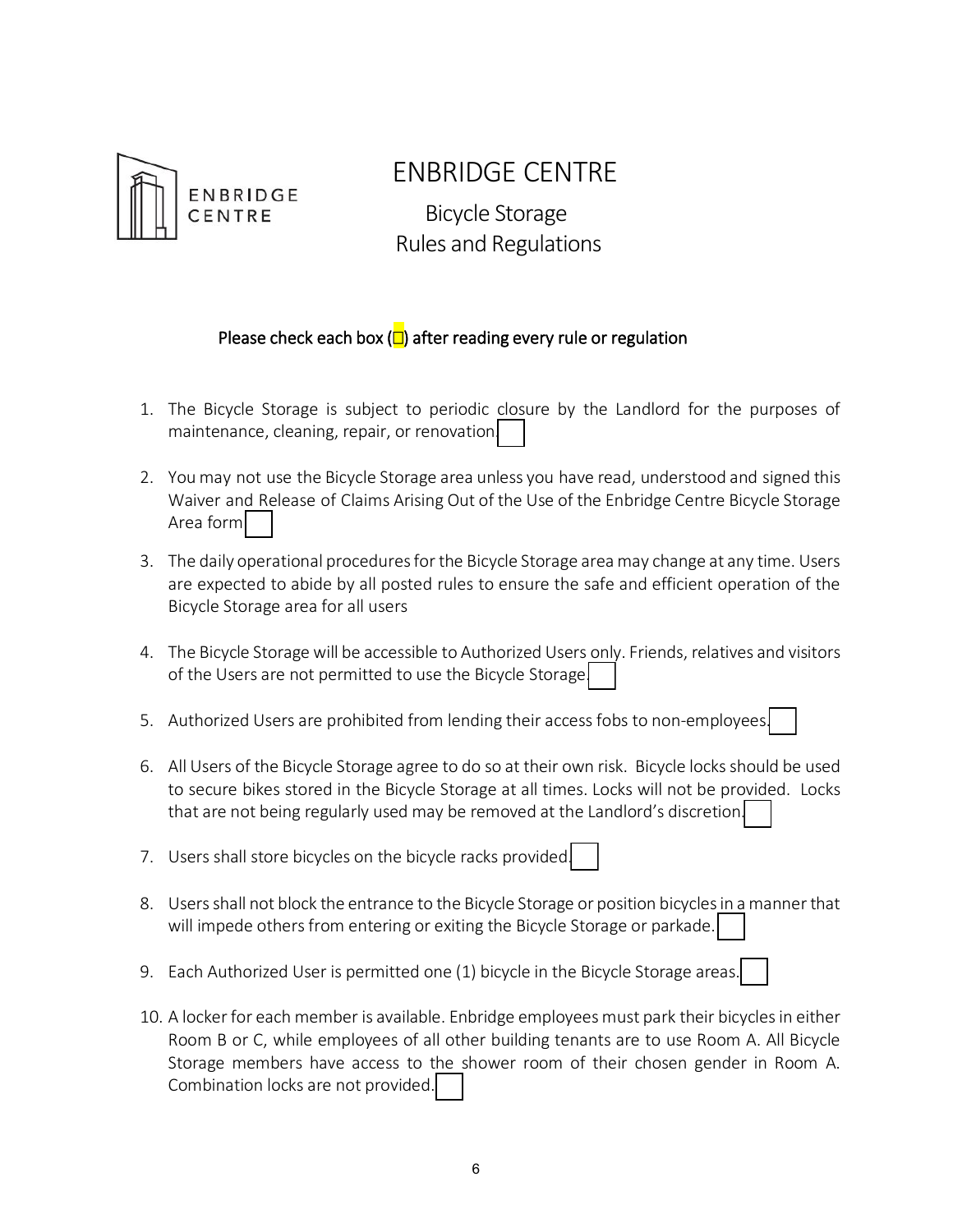- 11. All personal belongings must be removed from the Bicycle Storage area, and shower rooms in Room A, by end of normal hours of operation for any given day. Any shoes, clothing, toiletries, or other personal items will be removed at end of day and placed in a lost and found. All items in the lost and found will be periodically donated to charity. To inquire about any items that may have been removed from the changerooms, email the Enbridge Fitness Centre Operations Manager at enbridgefitnesscentre@breathe-fitness.ca.
- 12. Users shall report any suspicious activity, vandalism or damage to Building Security immediately.
- 13. The Landlord reserves the right to add, change or delete any Rule or Regulation herein contained and to change the method of Bicycle Storage operation.
- 14. The only access permitted to and from the Bicycle Storage is via the parkade entrance from the North alley. Please exercise caution when entering and exiting the parkade. The parkade ramp is grooved for vehicle traction and could negatively affect bicycle handling.
- 15. Any violations of the Rules and Regulations will result in cancellation of Bicycle Room privileges.

| Print Name:                                       | Signature: Signature: |  |
|---------------------------------------------------|-----------------------|--|
| Date:<br>Company: Company:                        |                       |  |
| Building Access Fob Number (first 5 digits only): |                       |  |
| Gender (locker room access): Malent r Female      |                       |  |